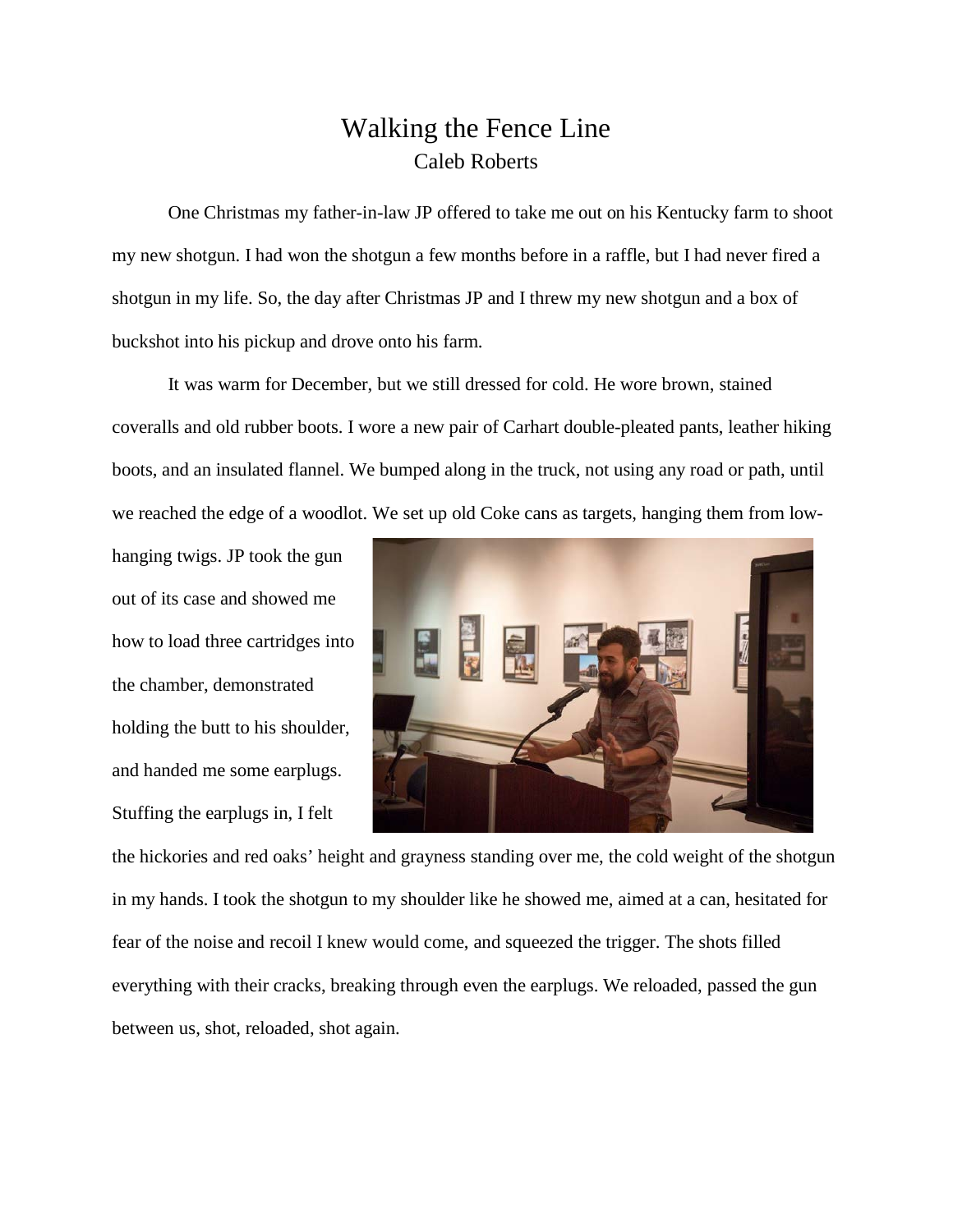When we ran out of shells, we packed the shotgun into its case and loaded it in the truck bed. I began kicking through the brown grass and brambles for the used shell casings. Leaning against the truck bed, JP told me not to worry too much about them. He said there were probably more shells scattered or buried out there than we could ever find. He and his dad used to hunt around there. But I tried anyway. I didn't want to litter his land. But I could not find them all.

I threw what shells I found in the truck bed and opened the cab door to ride back to the house. JP did not get in: instead he asked if I wanted to walk with him up into his woods and around the fence line. I agreed, smiling. I closed the truck door, and we headed into the woods.

\* \* \* \* \*

The raffle where I won the shotgun was at a conference for ranchers. They went to learn how to use prescribed fire on their pastures and rangelands, to talk about how to get gains for their cattle and the wildlife that used their land. They drew for prizes during the buffet dinner. When they called my name for the shotgun, I blinked, stood up, and leadenly began walking to the front. I passed about a hundred ranchers, older or middle-aged, wearing vests, flannels, and cowboy hats, sitting around large round tables, finishing up their buffet dinners. I wore a brown Levi canvas button-up and jeans that I bought at a thrift store that I hoped made me look rugged. But when the announcer lady handed me my gun and began snapping pictures of me holding it, I realized I was holding a shotgun for the first time in front of a group of men and women who had grown up hauling shotguns in their trucks and all over their lands to hunt pheasant and quail. They grew up knowing what it meant to own more than a quarter acre of land. Many of them grew up depending on the land for their livelihoods and life.

I grew up in the suburbs of Louisville, Kentucky. I climbed the old red maple in our backyard, weeded dandelions from the front lawn, and went on weekend daytrips to nearby parks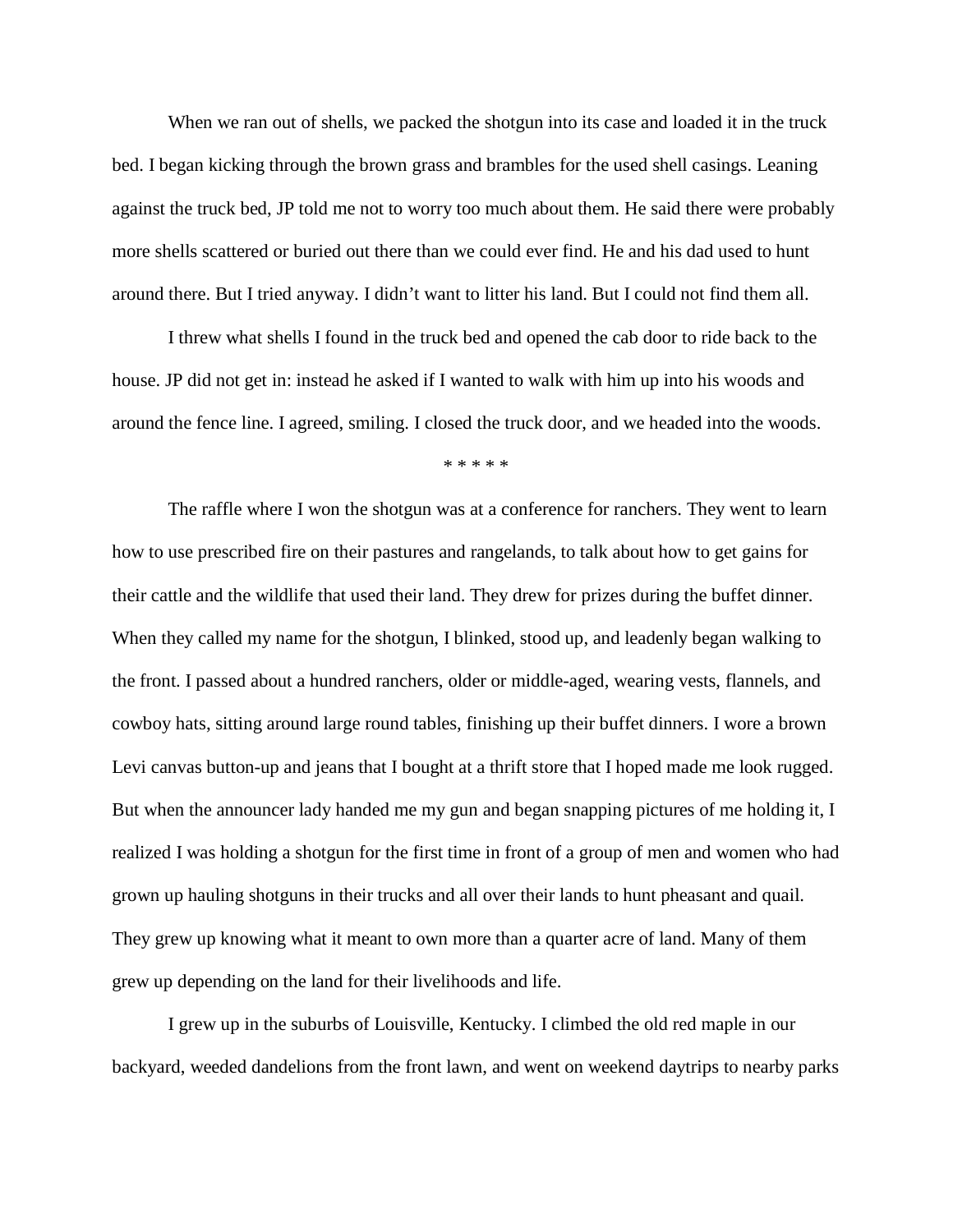with names like Otter Creek, Jefferson Memorial Forest, and Iroquois Park. When we went on hikes, my parents made me wear duct tape inside out around my ankles to catch ticks, and before we headed home, we ate lunch from Ziploc baggies, sitting at picnic tables. And when we drove home, the air conditioning cooled off any lingering heat or humidity.

I began studying ecology and wildlife science in college; I took seasonal wildlife technician jobs, moving to places like the Whitefish Range of Montana and the Yuha Desert of southern California for the summers. Seeing and living on land I had never dreamt of as a kid, learning the names of plants and birds and lizards and how they coexisted and persisted in an unforgiving world, I started to feel like I understood nature and the land. And that understanding seemed to bridge a gap I had had for a long time. Identifying a plant species gave me something to love and search for in the woods, and knowing what kind of bird was calling from the thicket, even if I could not see it, brought familiarity to the unknown.

But I never fully felt a part of the land. There was me, and there was it. At the end of the field work day or the summer, I always returned to my suburban house or apartment, and the lines were drawn again. I suppose going out for a while and then coming back in is common, not unique to me. It is reinforced by the notion that I was raised with—that the land and nature are sacred. The very notion that the land is holy or set apart demarcates us and it. And even as I grew in understanding of nature through the lenses of science, the complexity of nature, its interwoven cycles (from Ice Age extinctions to the hourly generations of microbes) and layers of abiotic and biotic feedbacks (from pine beetle outbreaks to lightning-sparked wildfires) made me realize how little we know and how simplistic, like tinker-toys, our models of nature were. The familiarity, the holiness, and the unknowability melded: for me, nature became a beloved holy stranger.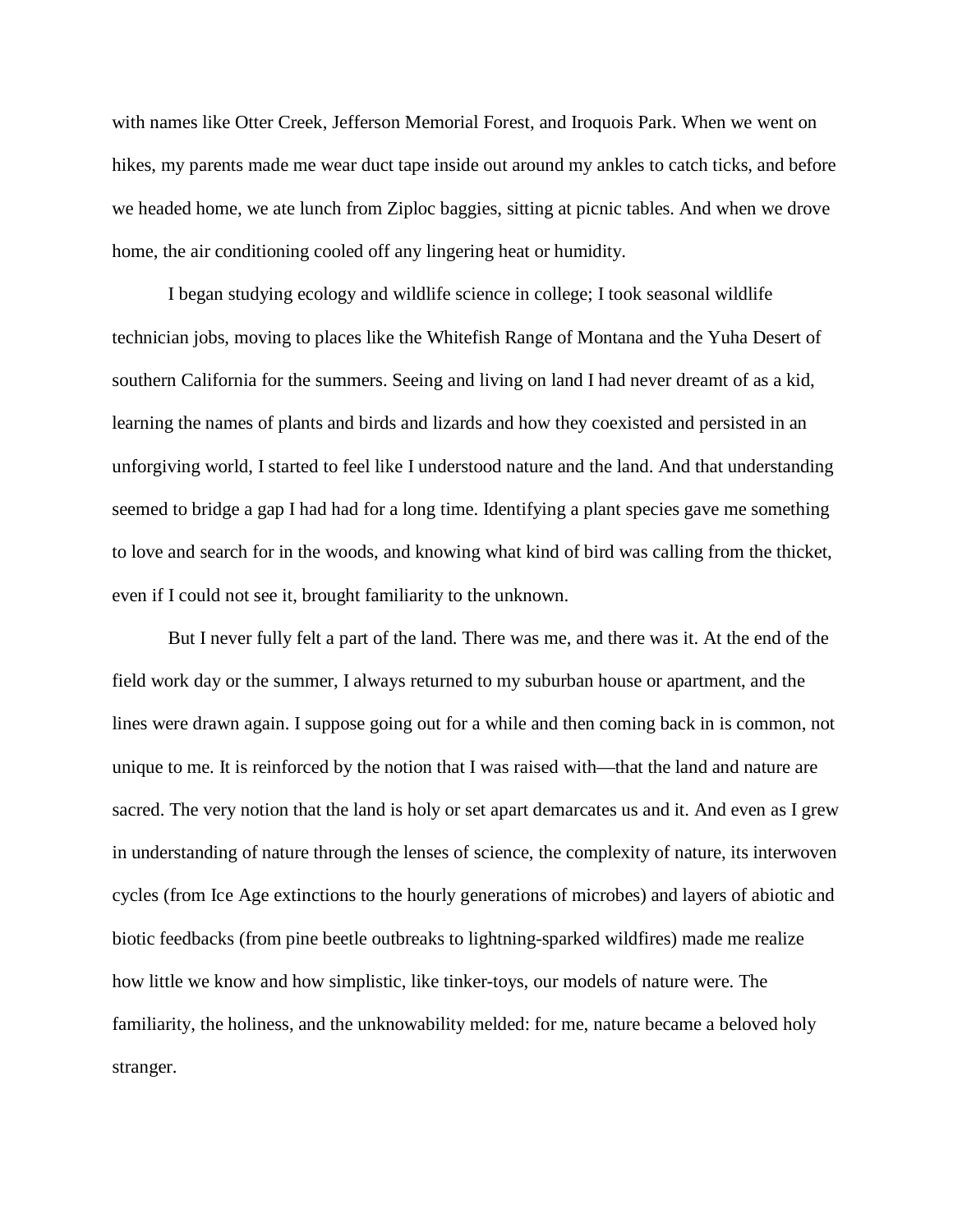\* \* \* \* \*

They weren't big woods, and they seemed smaller because JP had just logged them a few years before. Thin, twiggy oaks and elms stretched up beside jagged stumps as wide as wells, and bulldozer tracks churned the bare earth and mud around stumps and underbrush. We walked upslope along one of the tracks. They made clear, uneven paths. A few years before during the summer, I had seen the woods pre-logging. It had been a bit of a challenge to find a way into them through foliage and blackberry thorns. Once inside, two layers of canopy shut out the sky. The dead leaves and poison ivy thickets were so thick that they made stumps and fallen logs just look like mounds in the earth. So it made me sad to see the woods logged. I asked JP why he had done it. JP said he did it because Grandmamma was getting sicker, and she needed the money for hospital bills and the sitter that saw her every day. I felt ashamed that I had asked, but JP did not seem to mind.

At the top of the hill, a little pond nestled in a circle of dead leaves. Little cedars and elms were pushing through a small berm holding the eastern side. Dead water-grass swayed in the black water. Seeing me looking at it, JP stopped too. He told me that his dad made this pond a long time ago. Sara and her cousins used to frog gig in it, he said, and they used to catch quite a few. He said a long time ago, one of his buddies drove into the woods before dawn to set up his deer stand to hunt, and he drove his truck into the pond. JP and his dad had to drive their own truck up and haul him out. I asked if that had upset his dad, and he said no, his dad didn't get upset over much.

We did not say anything for a moment. I was thinking about JP's dad—Granddaddy as Sara called him. I asked if Granddaddy made the pond for cattle. JP nodded. I asked why he didn't cut the woods down for more pasture then. Still looking at the pond, JP said he didn't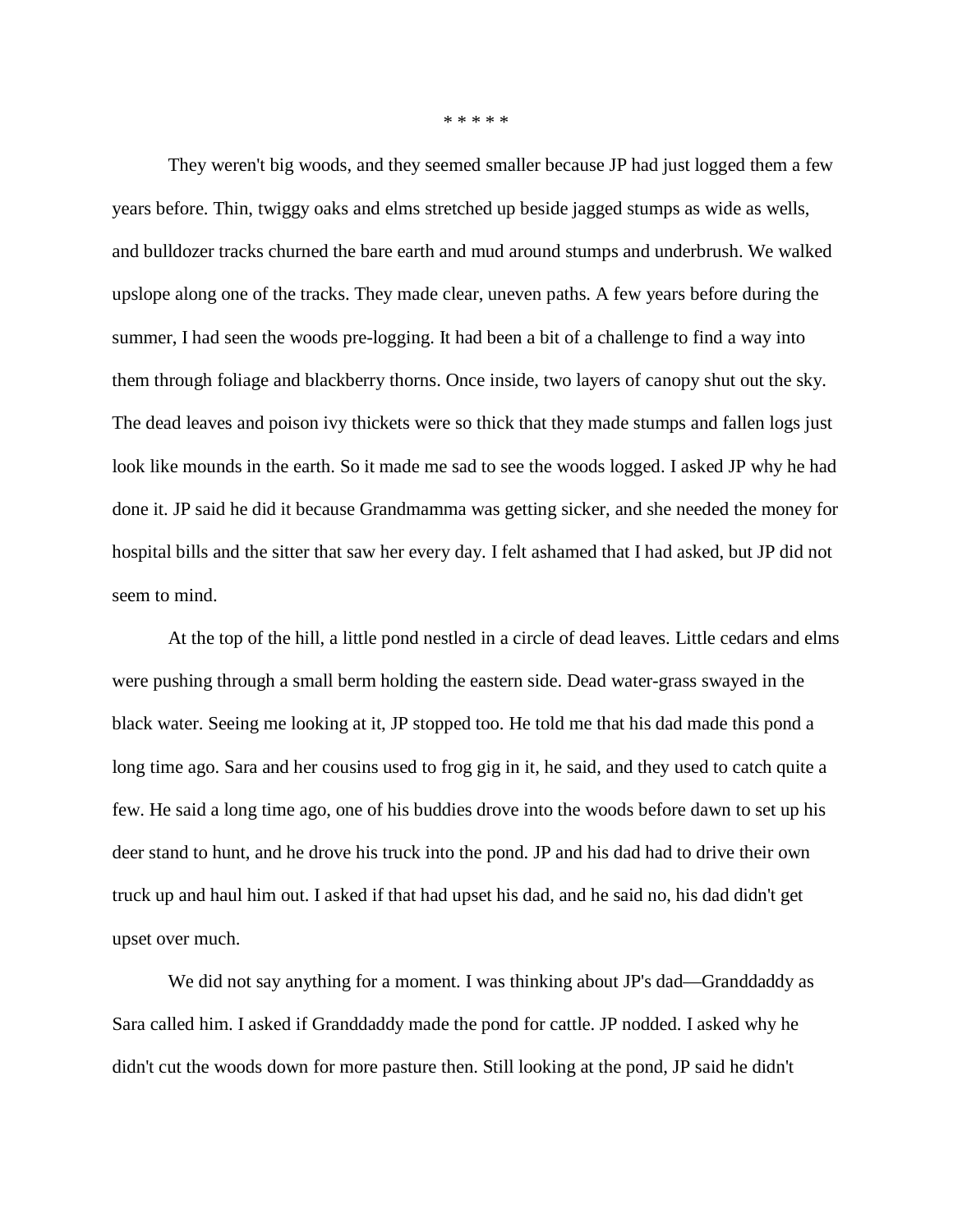know. He paused, then said he guessed his dad just wanted to keep some woods. Sometimes the cattle used to come back in here, but Granddaddy fenced off the area a long time ago. It's just for the frogs now, JP said.

\* \* \* \* \*

Granddaddy has been dead a long time now. He is not mentioned much, but when he is, it always involves the farm. JP and Sara tell me Granddaddy and I would have had a lot in common, lots to talk about. But I think the differences between us—how we view the land, how we relate to the land—are what I most wish I could have learned about.

When he married Grandmamma, Granddaddy bought his first fifty acres, and soon after his son was born, he bought an adjacent fifty acres. He cleared most of the oak-hickory forest away for cattle pastures, hayfields, and a house for his family. In the middle of the largest pasture, he raised a barn where he cured tobacco, dried potatoes for winter, and castrated the male calves with rubber bands around their testicles before they went to auction. He kept a hog pen behind the house, and when the hog fattened up, he would slit its throat and hang it bottom up in the barn to drain the blood into the ground. He raised bees in the back pasture, and when he tended the hives and retrieved honey, he let the bees crawl over him, but they did not sting him. In the mornings, he would check on his cattle, finding mothers with new calves hiding in the trees, searching their eyes for the gumminess that indicated pinkeye, and putting out hay in winter or rotating them to another field in the summer. In the evenings, he would run trap lines along the creek and catch muskrat and beaver for pelts—and then check on the cattle again. When Sara was little, Granddaddy would sit on the porch with her in the summer mornings, looking over his hayfields and cattle pastures, and point to birds flying by and name them for her, whistling their songs back to them.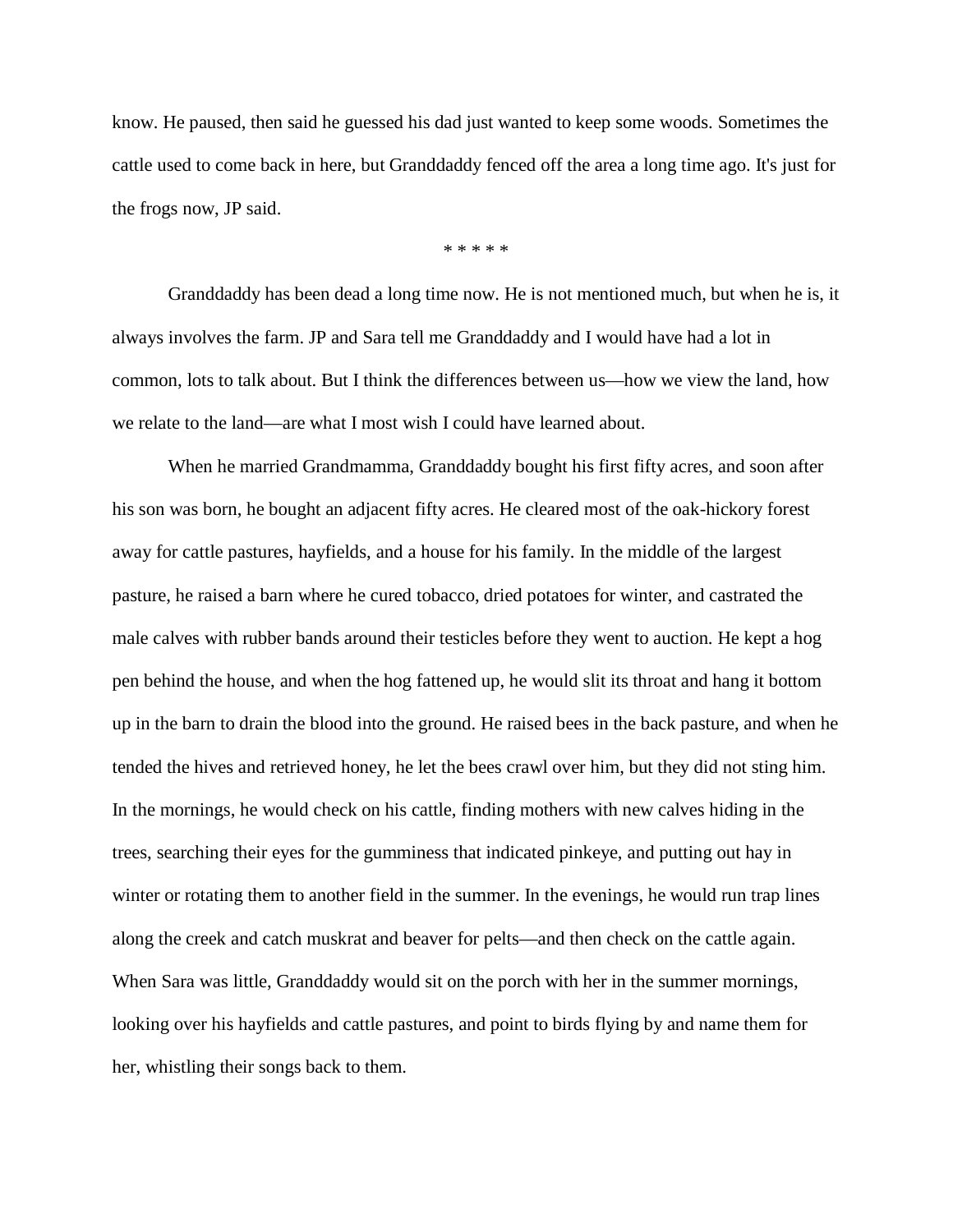When he was diagnosed with terminal cancer and refused chemotherapy, my wife remembers sneaking down the basement stairs and seeing him sitting, stone-faced, stripped to his underwear, on a chair set in a metal washbasin while Grandmamma and my wife's aunt poured and scrubbed blood from the chickens he raised all over him, trying to cure what the doctors could not. And when he was lying in his back bedroom, waiting to die, he would let his grandchildren get up on the bed with him and roll Matchbox cars over his round belly.

I do not want to romanticize his way of life or make out that he had a deep, mystical communion with nature. Granddaddy lived a hard life. He was poor growing up, and his little farm never made him rich. Everything he gleaned from the land he bought with hard work.

Still, I wonder what he thought about the land. I will venture a guess that he never did anything he would call hiking, and he probably did not camp for recreation. He cut acres of forest, but he also left woods intact. He grew crops,



and he shot squirrels and butchered cattle to feed his family. His land was his source, and I am certain he loved it.

But while he knew much more about the harshness and demands of the land, I doubt he would ever view it as something set apart or holy. From everything I can tell, he did not separate the land from his life or will. He was a farmer, and he knew and tended his land.

\* \* \* \* \*

We walked along a low fence. JP said the land on the other side is his neighbor Virgil's. Past the fence, through a stand of oaks, some cattle stood and some lay around a hay ring in a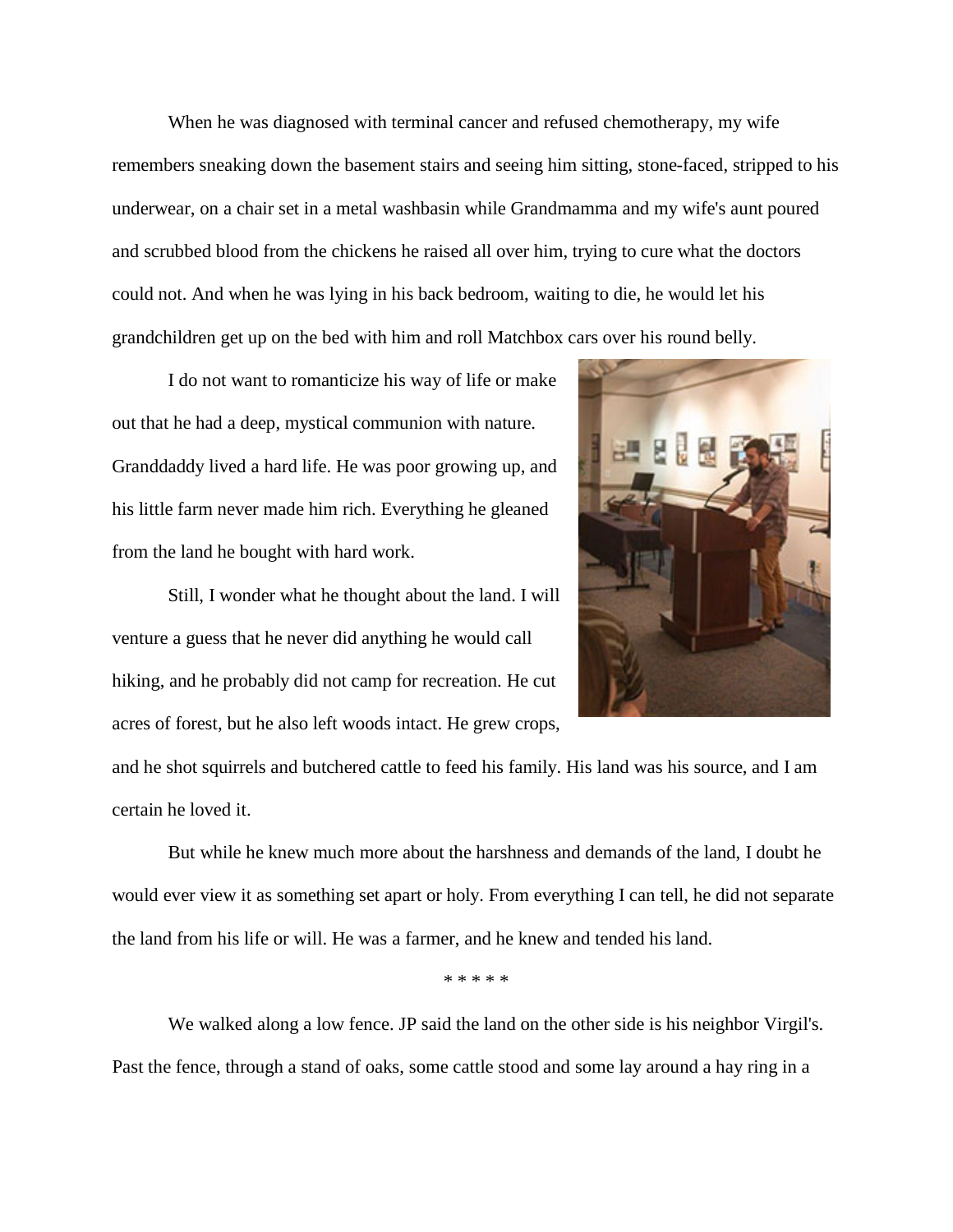small green field surrounded by woods. JP commented on how good the cattle looked, how good of a farmer Virgil was. Waving toward the northeast, JP said Virgil had a big hog house, although all I could see in that direction was trees. When Sara was little, JP said he used to visit Virgil at his hog house, and Virgil would give Sara a handful of piglets and ask her to mind them while he and JP talked. I remembered Sara telling me the same story: she said the piglets were pink roly-polys, always trying to get away and snuffle in the muddy floor, and play with each other. She also told me about how the hulking, grime-crusted sows lying in brown sludge in the surrounding pens scared her.

A little way ahead, a large white oak stood just on Virgil's side of the fence. Its branches twisted and crooked in all directions, forming almost a ball of limbs in the canopy. Many of them arced across the fence, the bigger ones' grey bark cracked and plated like jigsaw pieces. The trees surrounding it rose nearly as high as it, but had the perfectly straight, thin trunks of quickgrowth. When I pointed it out to JP, he nodded, smiling. He said it was a good looking tree. Virgil told him that the last time he logged, that one had looked too nice to log, so he left it. He called it a witness tree.

The woods opened, and JP's hay fields, iridescent green even in winter, rolled up a hill toward a gray sky. We paused, looking at them. I asked JP what he seeded them with. Scuffing the grass with his boot, he said a mix of fescue, timothy, and orchardgrass. Sometimes he puts in redtop and white clover for protein for the cattle and deer.

I knew none of these were native species and that pastures like these were one of the largest cause of declines in species like cottontails, bobwhite quail, Henslow's Sparrow, and Dickcissels that need taller, bunch grasses to nest and forage between the bunches. I know many conservationists and ecologists who would immediately suggest killing that pasture and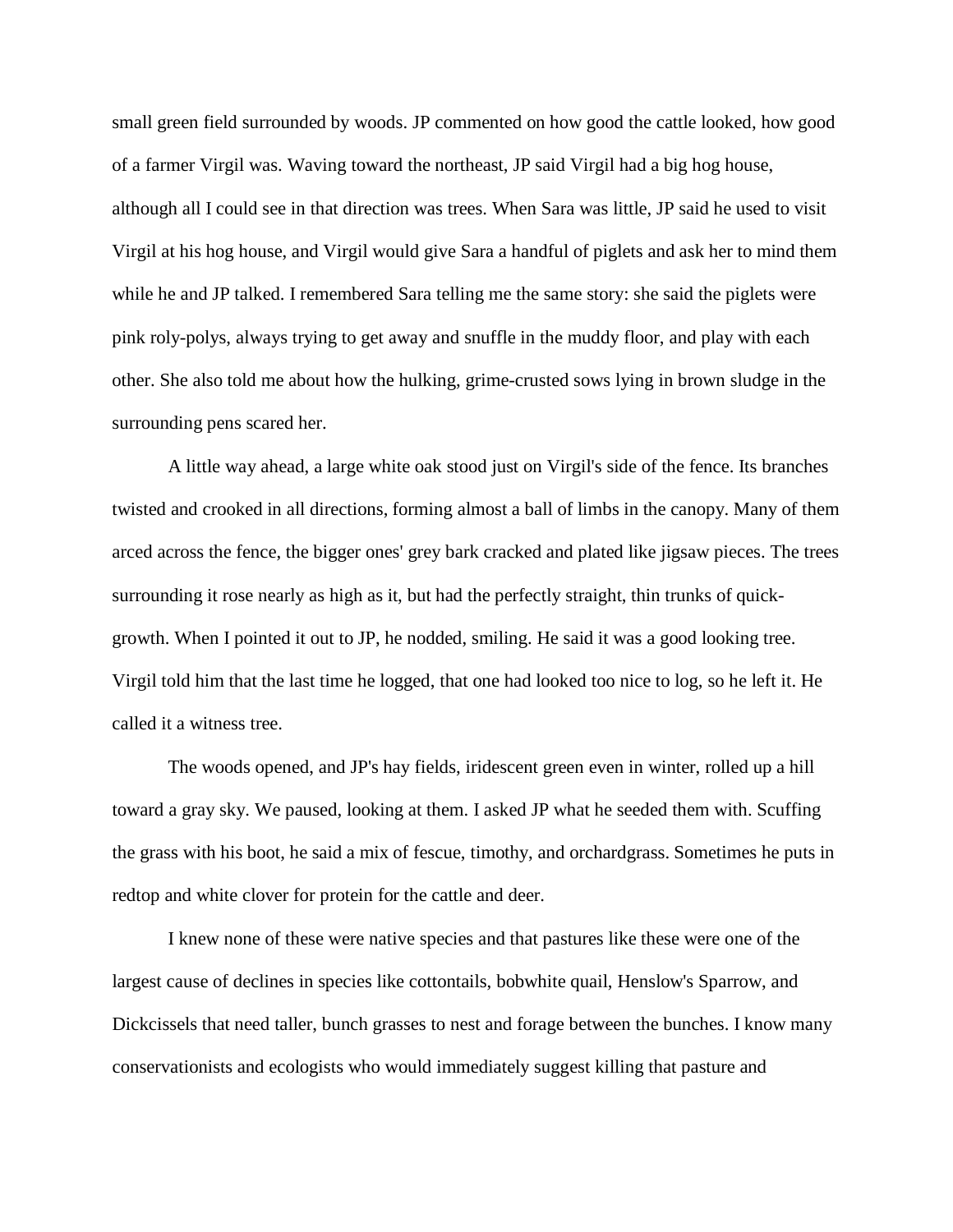reseeding with native, warm-season grasses. But I was wary of saying it so blatantly, and not just because JP is my father-in-law. Standing out there, in the field his father had cleared and planted, where he harvests hay for his cattle's winter food, it seemed arrogant and ridiculous to suggest it. But I suppose my training got the best of me, because I asked him if he had ever thought of putting out native grasses. He had thought of it, he said, but it was expensive, and his fields seemed to do fine; and his cattle liked it.

\* \* \* \* \*

Not coming from land, I often think of what I would do if I had some. Because I have been trained in ecology and wildlife management, I would probably "manage" it. I think of sowing native warm season grasses back on the pastures or letting some of the land grow back up in forest. I imagine the pastures full of Common Yellow-throats and Grasshopper Sparrows, singing and nesting, unseen, in shoulder-high grass. And I see the woodlots, not quite oldgrowth, but still a thick, solid block of green rising far above the grasses with Summer Tanagers' blood-red bodies appearing and disappearing along the edges. I would still keep some hayfields and pastures because I would like to learn how to farm and my wife wants some cattle. But mostly I see a small refuge, almost a garden that I would tend.

Sara told me that when her mother Teddi began planting trees around her new home on the land, Granddaddy couldn't believe it. He told her he had spent all that effort clearing the trees out, and there she was, planting them back. The trees are huge now, lining the driveway and circling the house, and Teddi is glad for the privacy from the road they lend. For me, thinking of Granddaddy's reaction makes me feel a bit childish for wanting to make a Garden of Eden out of the farm. But still, I want to try.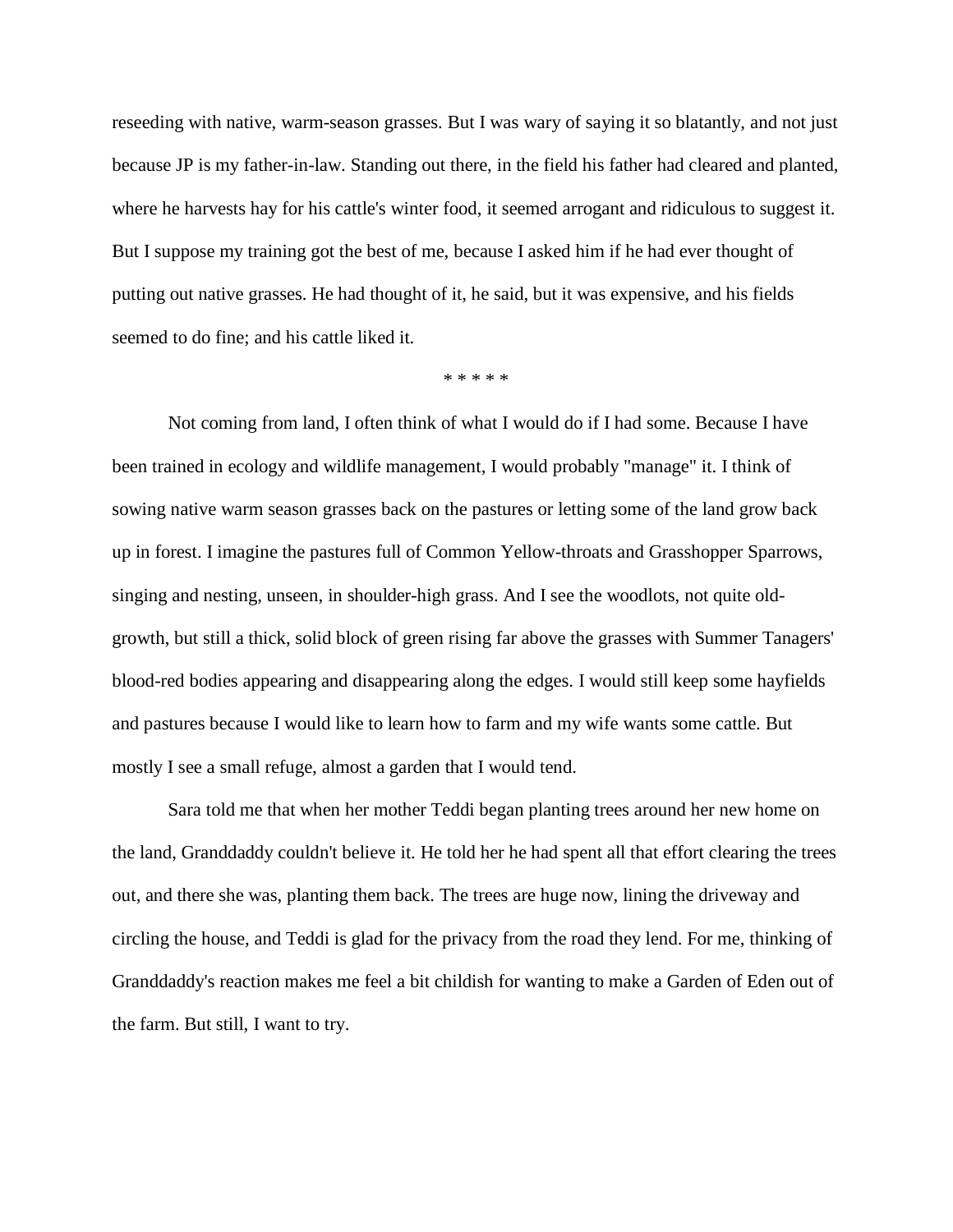Sara and I tell each other we will move back to the farm one day, and we tell JP and Teddi so too. They nod and tell us they are more than happy for us to come back, but I don't think they believe us.

\* \* \* \* \*

A sudden crashing and crunching to our left brought our heads around: two does bounded out of a gully crisscrossed with felled logs and brambles. After watching them leaping through the pasture and disappearing over a hill, I told JP how strange it seemed that they didn't flush while we were shooting. But he was not surprised. He said they were everywhere back there.

He said he and Granddaddy used to hunt back in here all the time. After Granddaddy died and JP quit hunting, JP would let his neighbors and friends hunt out here. The hunters would always drive their pickup to JP's house and show him their kill and thank him. JP said Sara used to play with the carcass, lolling its head around by the rack and tracing the outline of the smooth, muddy hooves with her fingers.

We kept walking along the fence line, toward the horizon. Sumac and mulberry and sassafras grew thick and tall along the fence line, dovetailing to sprouts closer to us. I said that it is probably really great rabbit habitat. JP told me that was what he liked, to see foxes and rabbits and deer playing in the fields. He pointed over to a hill in the distance. He said that in the evenings, he can see deer silhouetted against the twilight horizon, browsing his fields and warily vigilant. But he said Granddaddy would have hated the untidiness at the fence line. Granddaddy always liked to keep it cut and nice right up to the wood posts.

We turned away from the fence line, heading through the hayfields to the truck. The hayfield centered on a hill, and when we crested it, we could see much of the hundred acre farm surrounding us. Another hayfield, also JP's, sloped down to the road to the west. The woodlot we